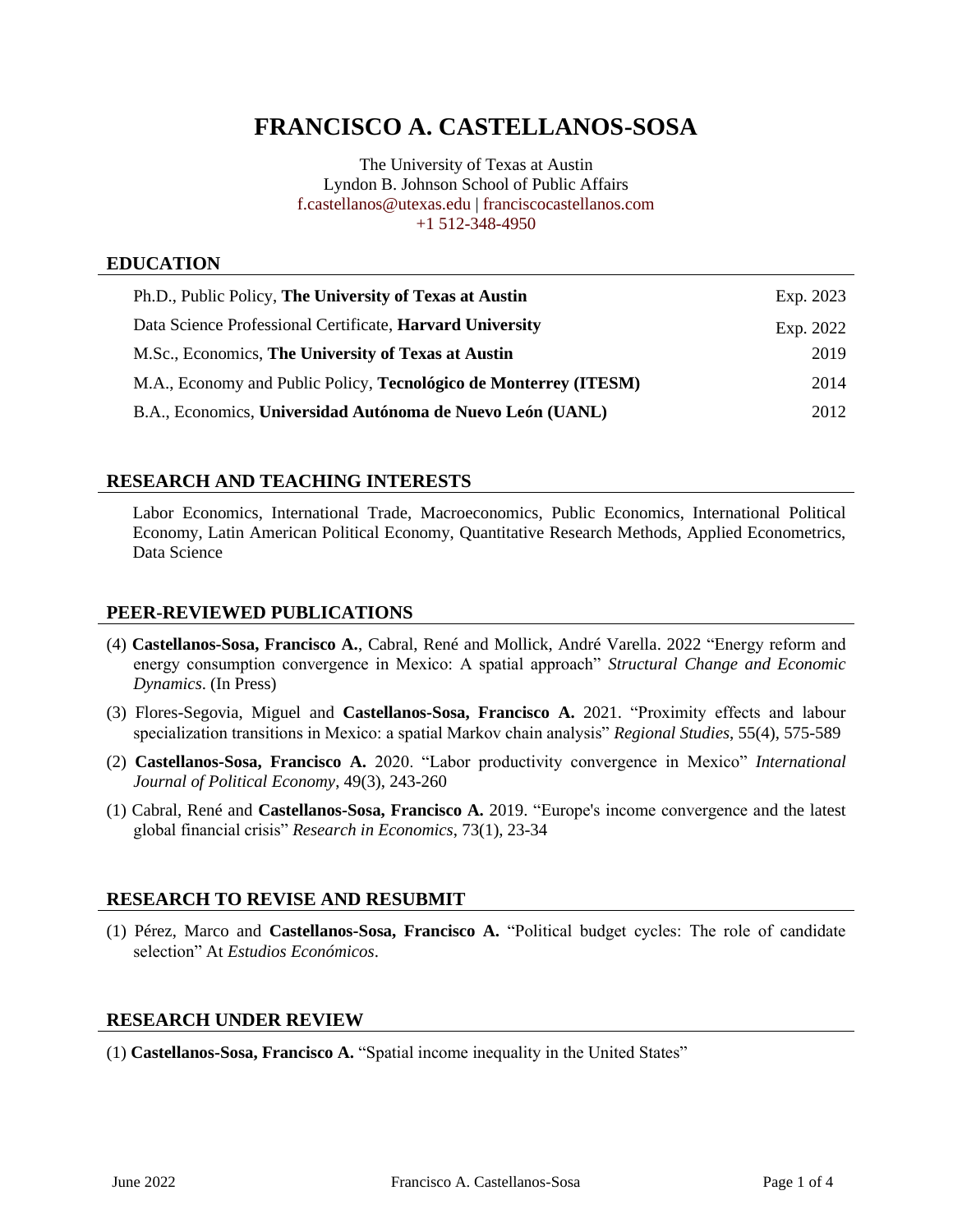## **RESEARCH IN PROGRESS**

- (8) Robertson, Raymond, Ortiz-Osejo, Nereyda and **Castellanos-Sosa, Francisco A.** "U.S. Tariffs on Chinese Exports and U.S. Imports from Mexico"
- (7) **Castellanos-Sosa, Francisco A.** "Immigration and income inequality in the United States"
- (6) **Castellanos-Sosa, Francisco A.** "Spatial spillovers of international trade"
- (5) **Castellanos-Sosa, Francisco A.** "Trade wars and income inequality"
- (4) **Castellanos-Sosa, Francisco A.** "Government Spending and Income Inequality"
- (3) **Castellanos-Sosa, Francisco A.** "Decentralization and Economic Growth in Mexican Municipalities"
- (2) **Castellanos-Sosa, Francisco A.** and Canedo, Ana "Fear of deportation? Uncovering the labor market effects of Secure Communities"
- (1) Magee, Stephen P. and **Castellanos-Sosa, Francisco A.** "Estimating lost profits from patent infringement: A test on the duopoly/monopoly approach for the last two decades' cases"

### **TEACHING EXPERIENCE**

| <b>Texas A&amp;M University, Bush School of Government and Public Service</b> |               |
|-------------------------------------------------------------------------------|---------------|
| Lecturer                                                                      | $2020 -$      |
| Graduate level (Master of International Affairs program)                      |               |
| Fundamentals of the Global Economy (Spring 2020, 2021, 2022)                  |               |
| Tecnológico de Monterrey (ITESM), EGADE Business School                       |               |
| Professor of Practice                                                         | $2021 - 2021$ |
| Graduate level (Online MBA program)                                           |               |
| Statistics / Analytical Foundations of Business $(2nd, 4th Quarters 2021)$    |               |
| Universidad del Valle de México (UVM), Department of Business                 |               |
| <b>Assistant Professor</b>                                                    | $2016 - 2017$ |
| Graduate level (MBA program)                                                  |               |
| Econometric Models (Spring 2016)                                              |               |
| Money and Capital Markets (Fall 2016, Spring 2017)                            |               |
| Economics for Business (Spring 2017)                                          |               |
| Quantitative Methods for Business (Spring 2017)                               |               |
| Undergraduate level (Business program)                                        |               |
| International Economics (Fall 2016)                                           |               |
| Microeconomics (Fall 2016)                                                    |               |
| Macroeconomics (Fall 2016)                                                    |               |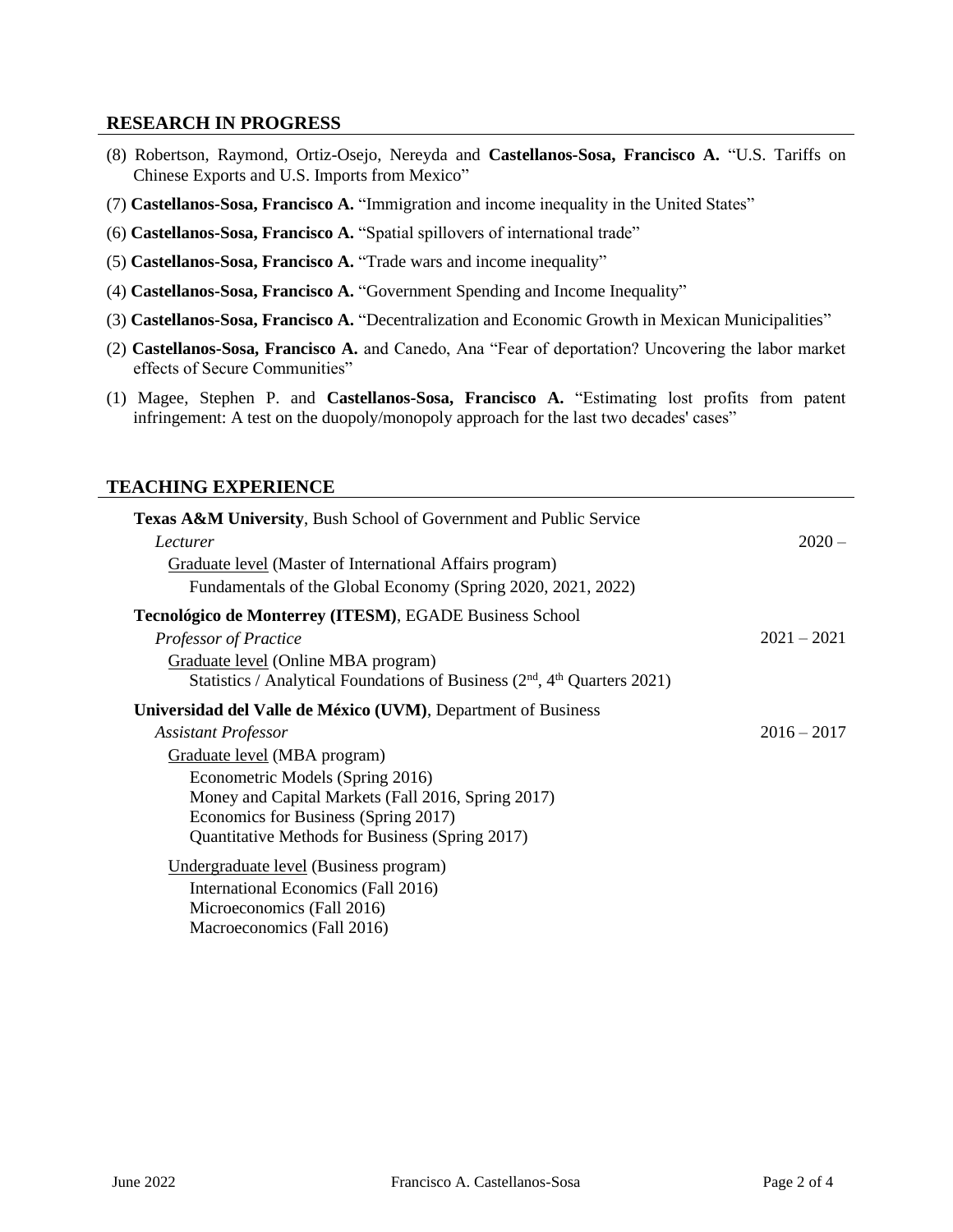# **RESEARCH EXPERIENCE**

| Instituto de Estudios en Gobierno y Finanzas Públicas (IEGFIP)                                                                                                                                 |               |
|------------------------------------------------------------------------------------------------------------------------------------------------------------------------------------------------|---------------|
| <b>Executive Coordinator of Economic Research</b>                                                                                                                                              | $2016 -$      |
| Developed budget programs for Nuevo León's state government<br>Trained Nuevo León's state secretariats on federal fiscal procedures<br>Evaluated social and public programs across the country |               |
| University of Texas at Austin, McCombs School of Business                                                                                                                                      |               |
| Research Assistant                                                                                                                                                                             | $2017 - 2022$ |
| Analyzed effects of the recent global currency war                                                                                                                                             |               |
| Measured theoretical lost profits due to patent infringement                                                                                                                                   |               |
| Examined physician supply effects of the 2003 Texas medical malpractice reforms<br>Explored implications of capitalization and globalization in manufacturing industries                       |               |
|                                                                                                                                                                                                |               |
| Tecnológico de Monterrey (ITESM), Instituto para el Desarrollo Regional (IDR)                                                                                                                  |               |
| Projects Specialist                                                                                                                                                                            | $2015 - 2016$ |
| Constructed economic development plans for the Dominican Republic<br>Updated México's states competitiveness index                                                                             |               |
| Designed Competitiveness agendas for different México's states                                                                                                                                 |               |
| Identified subnational strategic economic sectors                                                                                                                                              |               |
| <b>Tecnológico de Monterrey (ITESM), School of Government and Public Policy</b>                                                                                                                |               |
| <b>Research Assistant</b>                                                                                                                                                                      | $2013 - 2014$ |
| Compiled extensive survey data to convey microsimulations                                                                                                                                      |               |
| Performed impact evaluation of social programs and federal funds                                                                                                                               |               |

# **SELECTED CONFERENCES / PRESENTATIONS**

| The 43rd Annual Meetings of the Association for Public Policy Analysis & Management<br>(APPAM Fall Research Conference) (Austin, Texas) | 2022 |
|-----------------------------------------------------------------------------------------------------------------------------------------|------|
| The 59th Annual Meetings of the Public Choice Society (Nashville, Tennessee)                                                            | 2022 |
| The 61st Annual Meetings of the Southern Regional Science Association (Austin, Texas)                                                   | 2022 |
| The 94th Annual Conference of the Western Economic Association International (San<br>Francisco, California)                             | 2019 |
| European Central Bank Forum on Central Banking (Sintra, Portugal)                                                                       | 2019 |
| The 47th Annual Conference of the Mid-Continent Regional Science Association<br>(Charlotte, North Carolina)                             | 2016 |
| The 52nd Annual Meetings of the Public Choice Society (San Antonio, Texas)                                                              | 2015 |
| The 89th Annual Conference of the Western Economic Association International<br>(Denver, Colorado)                                      | 2014 |
| The 51st Annual Meetings of the Public Choice Society (Charleston, South Carolina)                                                      | 2014 |